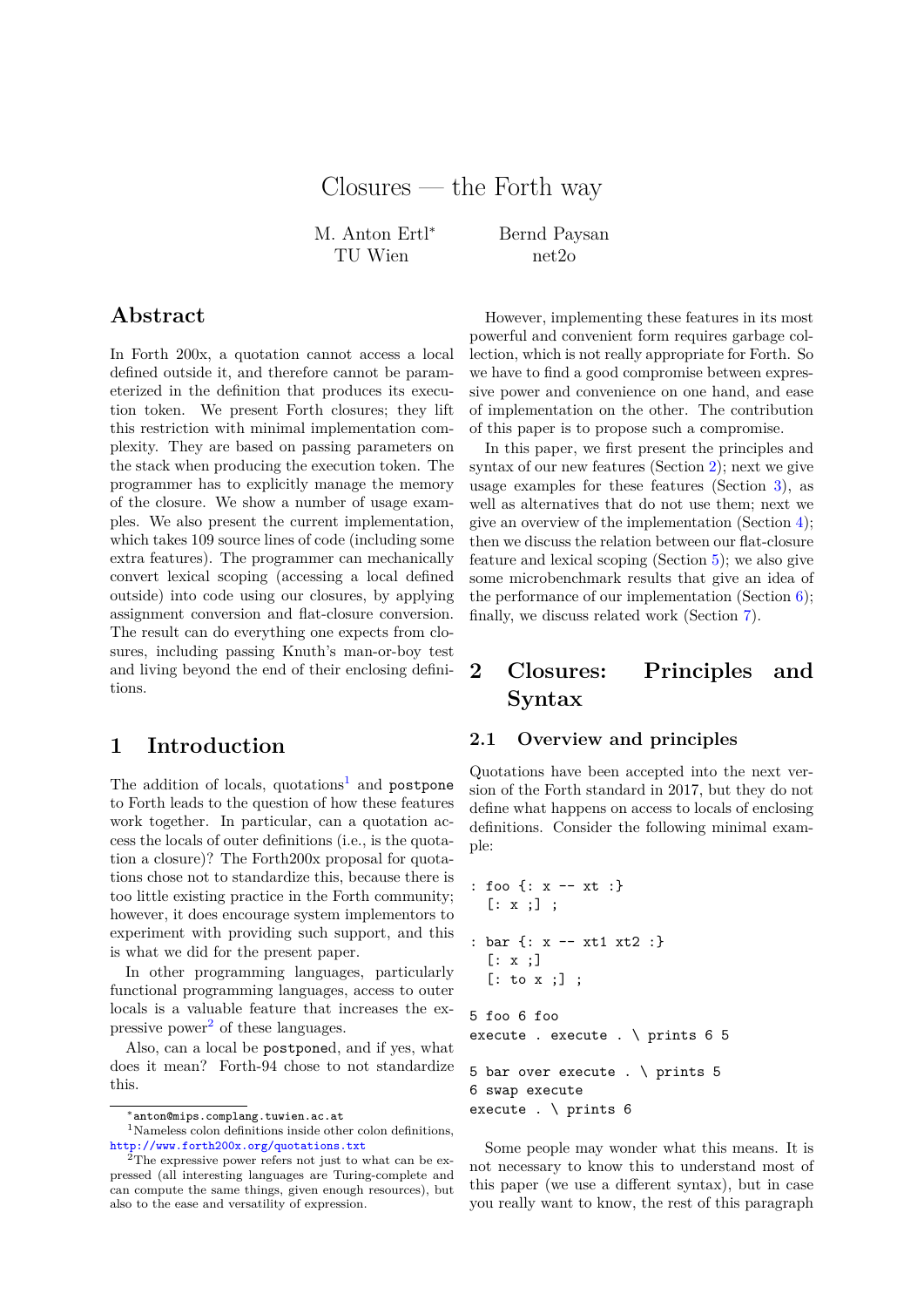explains it. Following the example of  $\text{Scheme}^3$  $\text{Scheme}^3$ , every invocation of foo (or bar) creates a new instance of the local x, and an xt (two xts for bar) for the quotation. Calling this xt (these xts) accesses the instance of x that was created in the invocation of foo that produced the xt. Yes, this means that different invocations of foo produce different xts.

Terminology: In the programming language literature, a nested definition (or quotation) that accesses a local of an enclosing definition is called a **closure**. This is also the name of a data structure used for implementing this feature. We provide the data structure, and call it **closure**, but leave closure conversion (the process by which other programming language compilers translate from source-code closures to data-structure closures) to the programmer. In most of the rest of this paper, **closure** refers to the data structure, and it's Forth source code representation.

We do not support the syntax shown above. Instead, in the minimal version of our syntax, these words can be written as follows:

```
: foo {: x -- xt :}
 x [{: x :}d x ;] ;
: bar ( x -- xt1 xt2 )
 align here swap , {: xa :}
 xa [{: xa :}d xa @ ;]
 xa [{: xa :}d xa ! ;] ;
```
[{: starts a closure and a definition of passed-in locals of the closure.

The decisive difference between a closure and a quotation that starts with a locals definition is that the locals of the closure are initialized from the values that are on the data (and FP) stack at the time when the quotation's xt is pushed on the data stack, while a quotation with locals at the start would take the locals from the stack when the xt is executed (maybe much later). In this way, the closure gets data from its enclosing definition that it can use later.

The other difference is that the locals definitions in these closures end with :}d, and that means that the memory needed for the closure is stored in the dictionary (alloted space).

These examples demonstrate the principles of our approach:

#### **Explicit memory management of closures:**

Closures can live longer than the enclosing definition. The programmer decides where the memory for closure is allocated, and how it is reclaimed. The memory can be allocated and reclaimed like locals, allocated with allocate and reclaimed explicitly with free, allocated in the dictionary, or allocated with some user-defined allocator (such as the Forth garbage collector<sup>[4](#page-1-1)</sup>, or region-based memory allocation [\[Ert14\]](#page-11-0)).

**Copying locals into closures:** Locals in a closure are a separate copy of the outer local when used in the way shown above. For read-only locals, this is no problem.

This approach of creating copies of values of read-only locals is known as **flat-closure conversion**. In other programming languages, the compiler performs flat-closure conversion implicitly (or uses a different implementation approach); in our Forth extension, the programmer performs it explicitly.

#### **Explicit management of writable locals:**

For writable locals, we usually do not want separately modifyable copies, but want to access one *home location*. In our approach, home locations are allocated (and memory managed) explicitly (with align here swap , in the bar example). The addresses of these home locations are read-only and copied into the closures, like other read-only values. The home locations are accessed with memory words, such as @ and !, as shown in the bar example. This approach is called **assignment conversion**.

Our syntax is more verbose, but also more flexible than simply allowing access to outer locals: The locals in the closures can have a different name from the corresponding locals in the enclosing definition, and actually, there is no need to define a value as a local in in the enclosing definition. E.g., we could also define these words as follows, and achieve the same effect:

```
: foo (x - x t)[{\{: x :}d x ;]}: bar ( x -- xt1 xt2 )
 align here swap ,
 dup [{: xa :}d xa @ ;]
 swap [{: xa :}d xa ! ;] ;
```
### **2.2 Closure words**

These words are used for defining and memorymanaging closures (without conveniences for dealing with read/write locals).

<span id="page-1-0"></span><sup>3</sup>The most popular of the early programming languages that got this right.

<span id="page-1-1"></span><sup>4</sup>[http://www.complang.tuwien.ac.at/forth/](http://www.complang.tuwien.ac.at/forth/garbage-collection.zip)

[garbage-collection.zip](http://www.complang.tuwien.ac.at/forth/garbage-collection.zip); however, the current version of the garbage collector does not recognize closures as live by seeing their xt, because the xts do not point to the start of the memory block.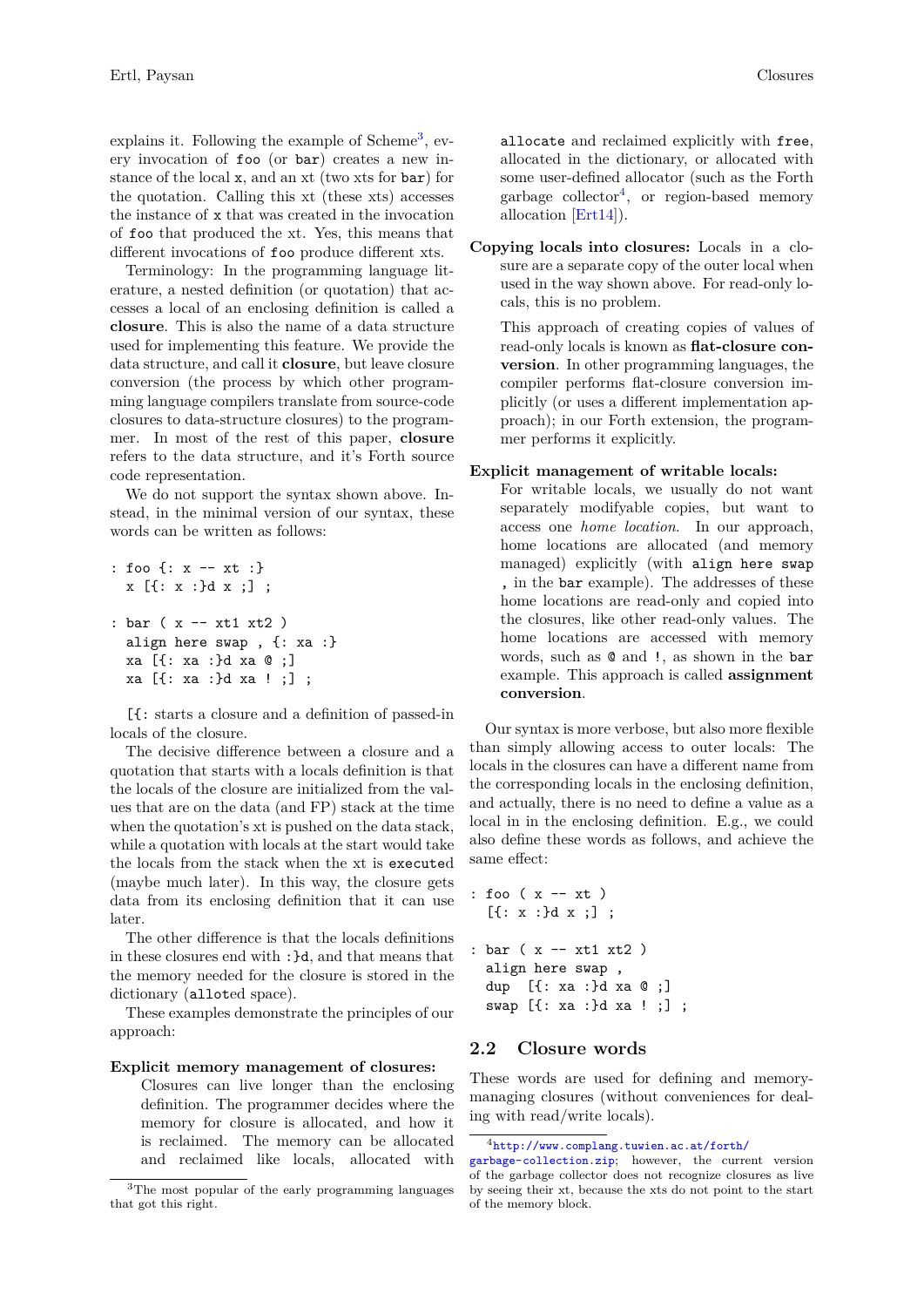- **[{:** ( C: -- closure-sys ) Compilation: Start a closure, and a locals definition sequence.
- **:}d** ( C: closure-sys -- quotation-sys colon-sys ) Compilation: End a locals definition sequence.

Enclosing definition run-time: Take items from the data and FP stack corresponding to the locals in the definition sequence, create a closure in the dictionary. The ;] that finishes the closure pushes the xt of that closure.

- **:}h** ( C: closure-sys -- quotation-sys colon-sys ) Like :}d, but the closure is allocated (the h stands for *heap*).
- **:}l** ( C: closure-sys -- quotation-sys colon-sys ) Like : Id, but the closure is created on the locals stack<sup>[5](#page-2-0)</sup> in the enclosing scope. I.e., it lives as long as a local defined in the same place.
- **:}\*** ( C: closure-sys xt -- quotation-sys colon-sys ) A factor of :}d :}h :}l, usable for defining similar words for other allocators. The passed xt has the stack effect  $(u - - \text{addr})$  and allocates u address units (bytes) of memory.
- **:}xt** ( C: closure-sys -- quotation-sys colon-sys ) Similar to :}\*, but the xt is pushed at the enclosing definition run-time, before [{:. Usage example: ['] allocd  $[{x : x :}x x ;]$
- **>addr** ( xt -- addr ) Addr is the address of the memory block of the closure identified by xt. Typical use: ( xt ) >addr free throw.

## **2.3 Gforth features**

This subsection describes some Gforth features that make the closure words nicer to use, or that are used in the examples in the rest of the paper.

#### <span id="page-2-1"></span>**Locals definers**

Gforth cannot just define cell-sized locals, but also, e.g., FP locals, by putting f: before the local. An old [\[Ert94\]](#page-11-1), but (up to now) little-used feature is *variable-flavoured locals* where using a local pushes the address of its location on the data stack, and accesses to the values are performed with words like @ !. Variable-flavoured locals are defined by putting one of  $w^{\frown} f^{\frown} d^{\frown} c^{\frown}$  before the name of the local (for a cell, a float, a double, or a char respectively). Given that writable locals in closures are based on passing the address of the home location of the local around, this feature finally becomes interesting. Example:

{: f: r w^ x :} r f. 1e to r x @ . 1 x !

This code fragment first defines a value-flavoured FP local  $r$ , and then a variable-flavoured local  $x$ , then shows a read and a write access to r, then a read and a write access to x.

VFX Forth supports defining local buffers, which can also be used for defining home locations for read/write locals that live until the definition is exited.

Gforth also has a *defer-flavoured* locals definer: if you define a local x with the definer xt:, an ordinary occurence of x executes the xt in x; you can also use is and action-of on x. Example:

['] . {: xt: y :}  $5 y \setminus prints 5$ ['] drop is y

#### **Convenient postponeing**

Instead of writing a long sequence of postpones, e.g.,

postpone a postpone b postpone c

you can write

]] a b c [[

An implementation of this feature in standard Forth is available at [http://theforth.net/](http://theforth.net/package/compat/current-view/macros.fs) [package/compat/current-view/macros.fs](http://theforth.net/package/compat/current-view/macros.fs).

#### **Modifying words**

Set-does> ( xt -- ) is a modern variant of does>. It changes the last defined word to first push its body address, and then perform the xt. E.g., instead of

```
: myconst ( n -- )
  create ,
does> ( -- n )
  @ ;
 you can write
: myconst ( n -- )
```
create , ['] @ set-does> ;

Set-optimizer (xt -- ) changes the last defined word w such that it executes xt whenever compile, is called with the xt of w as parameter. You can use this to generate better code for w. E.g., you can have myconst generate better code:

```
: myconst ( n -- )
 create ,
 ['] @ set-does>
```

```
[: >body @ ]] literal [[ ;] set-optimizer ;
```
<span id="page-2-0"></span><sup>5</sup>Or on the return stack on systems that keep locals there.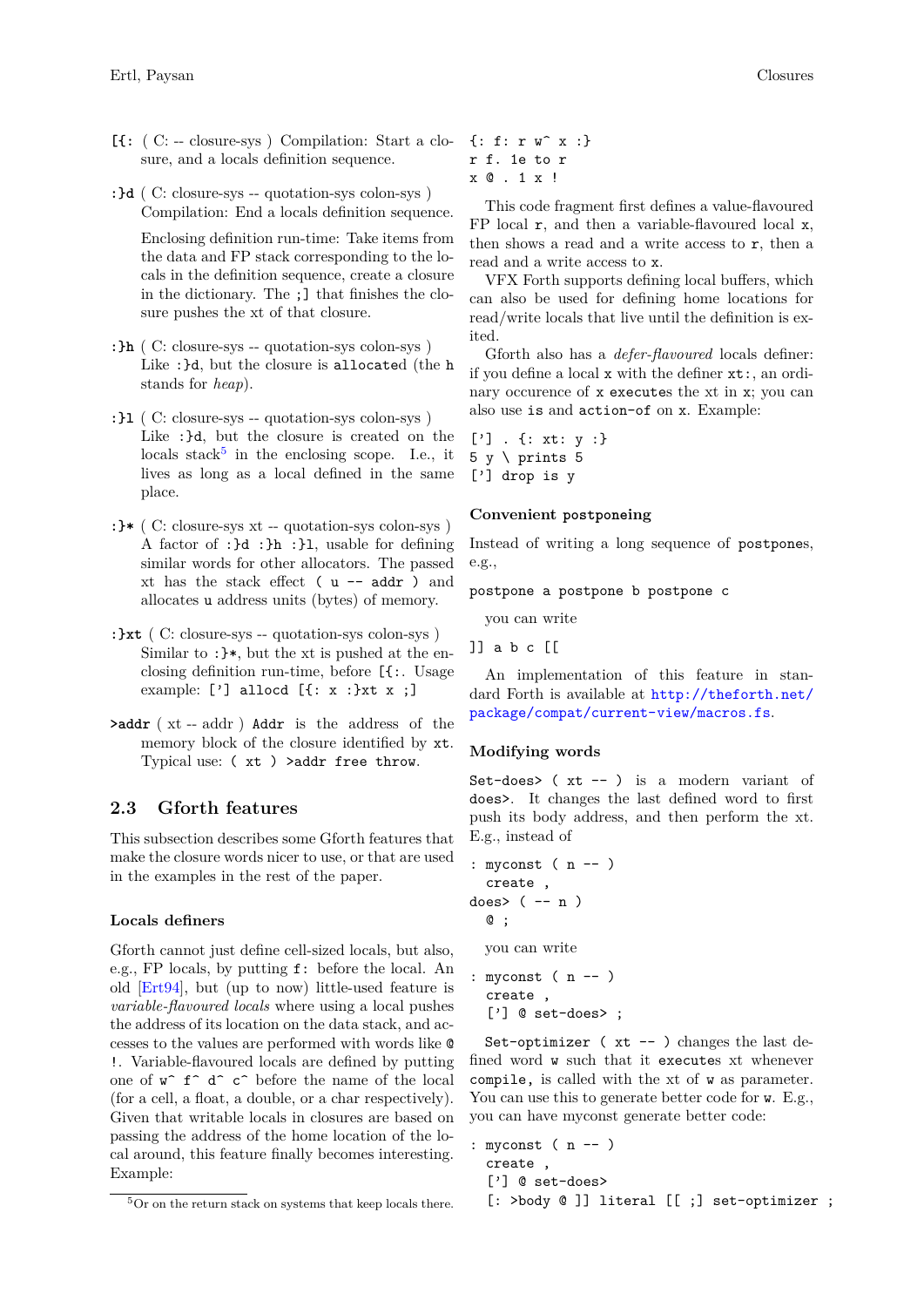### **2.4 Auxiliary closure words**

The following are convenience features. One can eliminate them from code without requiring deep changes, but the code becomes longer and less readable.

#### **Home location conveniences**

We can use variable-flavoured locals to create home locations that live until the end of the definition, but for longer lifetimes, allocating home locations of multiple locals is inconvenient: If they are allocated separately, this may cost extra memory and require extra effort on deallocation; if they are allocated at once, we have to get individual home location addresses with address computations or with structure words.

Our current implementation reuses some of the existing code to provide the following convenience for creating home locations:

 $\langle \cdot | : w \hat{ } \rangle$  a f  $\hat{ } \rangle$  b :  $\}$ h a b ;  $>$ 

This creates a home location for cell a and float b on the heap, and then (between :}h and ;> pushes the addresses on the stack; finally, the ;> pushes the address of this home location block so that it can be freed at the end of the lifetime.

For implementation simplicity reasons, locals from outside cannot be used inside <{:...;>, and the locals defined inside cannot be used outside. That's why the addresses of the home locations are passed on the data stack to the outside.

If we did not have  $\langle \{..., \rangle\}$ , one would have to write the following code to replace the code above:

### 0 cell+ faligned float+ allocate throw dup cell+ faligned over

So, while  $\leq \{..., \geq \}$  is more cumbersome than one would like, it is better than nothing; and it is very simple to implement.

#### **Postpone locals**

Given a local x, postpone x is equivalent to x postpone literal. This is especially convenient in combination with ]]...[[ (see below).

However, the generated code compiles the value that x had when the postpone runs, not the value x has at run-time, so the following example will produce results that some may not expect:

```
: foo
  7 {: a :} postpone a 8 to a ; immediate
: bar foo ;
bar . \vert prints 7
```
Therefore we recommend that one should not apply postpone and to to the same local. It would be relatively easy to warn of this combination, but, for now, our implementation does not.

#### **Allocation**

These are variants of existing memory allocation words that fit the stack effect expected by :}\* and :}xt.

- **alloch** ( size -- addr ) A variant of allocate with a different stack effect.
- **allocd** ( size -- addr ) A variant of allot with a different stack effect.

# <span id="page-3-0"></span>**3 Closure Usage and Alternatives**

This section gives some examples for uses of closures. We also show alternatives that do not use these features (sometimes before, sometimes after the usage examples), so you get a better impression of whether closures provide benefits for the example, and what they are.

In stack effect comments, we use ... to indicate additional data and/or FP stack items. For a stack effect comment  $(\ldots x y -\{\} - \ldots z)$ , the number of stack items represented by ... normally does not change.

### **3.1 Numerical integration**

Higher-order words are words that take an xt and call it an arbitrary number of times.

A classical use of words that take an xt (in other languages, a function) as argument is numerical integration (also known as *quadrature*):

numint (  $a b x t - r$  )  $\setminus$  with xt ( r1 -- r2 )

This approximates  $\int_a^b$  xt $(x)dx$ .<sup>[6](#page-3-1)</sup> Now consider the case that we want to compute  $\int_a^b 1/x^y dx$  for a given *a*, *b*, and *y*, and want to have a word for this:

```
: integrate-1/x^y ( a b y -- r )
 [{: f: y :}1 ( r1 -- r2 ) y fnegate f** :]
 numint ;
```
So the stack element *y* is consumed (and stored in the local *y* during closure construction, and then

<span id="page-3-1"></span><sup>6</sup>A practical word would have one or more additional parameters that influence the computational effort necessary and how close the result is to the actual value of the integral.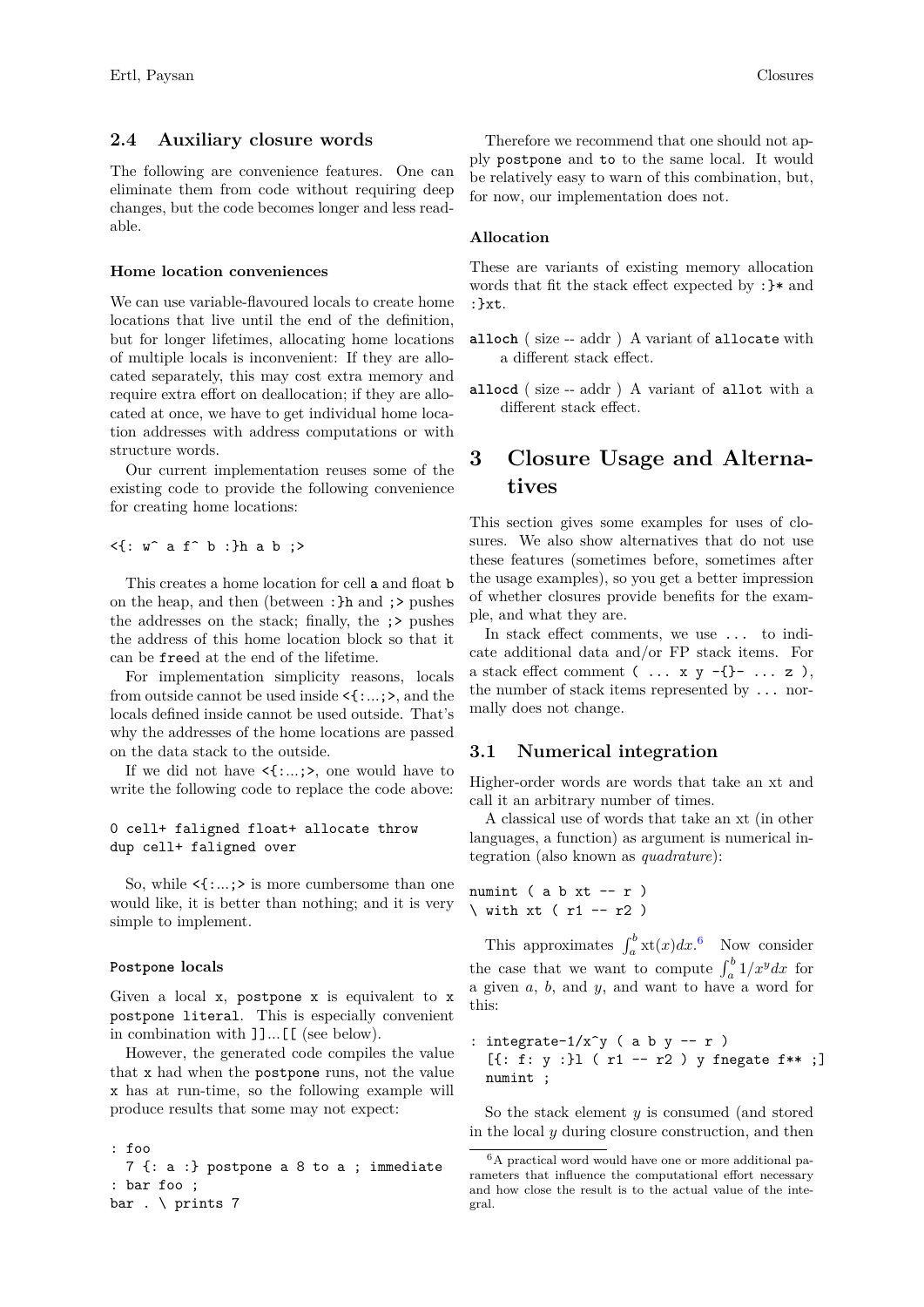used during the repeated calls to the closure performed by numint.

Another way in which we might express this computation is:

```
: 1/x^y ( y -- xt )
  [{\: :~} f: y: {\:} {\:} {\:} {\:} {\:} {\:} {\:} {\:} {\:} {\:} {\:} {\:} {\:} {\:} {\:} {\:} {\:} {\:} {\:} {\:} {\:} {\:} {\:} {\:} {\:} {\:} {\:} {\:} {\:} {\:} {\:} {\:} {\:} {\:} {\:}
```

```
( a b y ) 1/x^y dup numint >addr free throw
```
 $1/x^2$  takes *y* and produces an xt. The xt takes *x* and produces the result. This technique of splitting a function with multiple arguments into a sequence of functions, each with one argument is called currying. It allows a more uniform treatment of functions, which is useful in conjunction with higherorder functions, and is therefore common in functional programming.[7](#page-4-0)

A difference between these variants is that in the latter the local *y* lives after the definition returns in which it was defined. Therefore, we used :}l in the first variant, but :}h (and >addr and free) in the second.

A Forth-specific alternative is to pass *y* on the (FP) stack rather than through a local. In order to do that, numint has to be modified to have the following stack effect:

numint ( ... a b xt -- ... r ) \ with xt ( ... r1 -- ... r2 )

I.e., numint has to ensure that xt can access the values on the stack represented by .... Now we can write:

```
: integrate-1/x^y ( a b y -- r )
 frot frot ( y a b )
  [: ( y x -- y r2 )fover fnegate f** ;]
 numint fswap fdrop ;
```
The stack handling takes some getting-used-to. For a single level of higher-order execution, as used here, this is manageable.

If we want something like the currying variant, this could look like this:

```
: 1/x^y ( y x -- y r )
 fover fnegate f** ;
```
( a b y ) frot frot '  $1/x^y$  numint fswap fdrop

We don't get a properly curried function here, but instead a function that reads the the extra argument from the (FP) stack without consuming it, the same as the quotation in the other pass-on-thestack variant.

If you need several functions with such extra arguments in one computation (for both pass-on-the stack variants), the functions have to be written specifically for the concrete usage (e.g., one reads the second and third stack item, while another reads the fourth stack item, etc.), not quite in line with the combinatorial nature of currying.

In any case, it is a good practice to design higherlevel words such that the called xts have access to the stack below the parameters: Move the internal stuff of the higher-level word elsewhere (return stack or locals) before executeing xts.

#### **3.2 Sum-series**

Franck Bensusan posted a number of use  $\text{cases}^8$  $\text{cases}^8$ , among them one for writing a word that computes  $\sum_{i=1}^{20} 1/i^2$ , as an example of computing specific elements of a series.

This can be written as follows, factoring out reusable components, and going all-in with locals:

```
: for ( ... u xt -- ... )
    \setminus xt ( ... u1 -- ... )
    {: xt: xt :} 1+ 1 ?do i xt loop ;
: sum-series ( ... u xt -- ... r )
    \ xt ( ... u1 -- ... r1 )
    0e {: f<sup>\sim</sup> ra :}
    ra [{: xt: xt ra :}l ( ... u1 -- ... )
           xt ra f@ f+ ra f! ;] for ra f@ ;
```

```
20 [: (u1 - r)dup * 1e s>f f/ ;] sum-series f.
```
In accumulating/reducing words like sum-series, we need to update a value in every iteration. In this variant, we update a local. A variant without closures differs in the following definition:

```
: sum-series ( ... u xt -- ... r )
 \chi xt ( ... u1 -- ... r1 )
 0e swap [: ( ... xt r1 u1 -- ... xt r2 )
    \{ : f: r : \} swap dup >r execute r> r f+
  ;] for drop ;
```
This puts r in a local in the quotation in order to get it out of the way. This is not needed for the particular way we use the word, but it allows to use sum-series in other contexts, too. It is the price we pay for being able to use this as a higher-order word without needing closures.

An in-between variant that is better than either variant above is:

<span id="page-4-0"></span><sup>7</sup> Interestingly, working with higher-order and curried functions allows a programming style that avoids local variables; still, general locals are useful in implementing curried functions. There are alternatives, however [\[Bel87\]](#page-11-2).

<span id="page-4-1"></span><sup>8</sup>[news:<8ea09174-ddac-4d5b-b906](http://al.howardknight.net/msgid.cgi?ID=153572170300) [df3bd4f07932@googlegroups.com>](http://al.howardknight.net/msgid.cgi?ID=153572170300)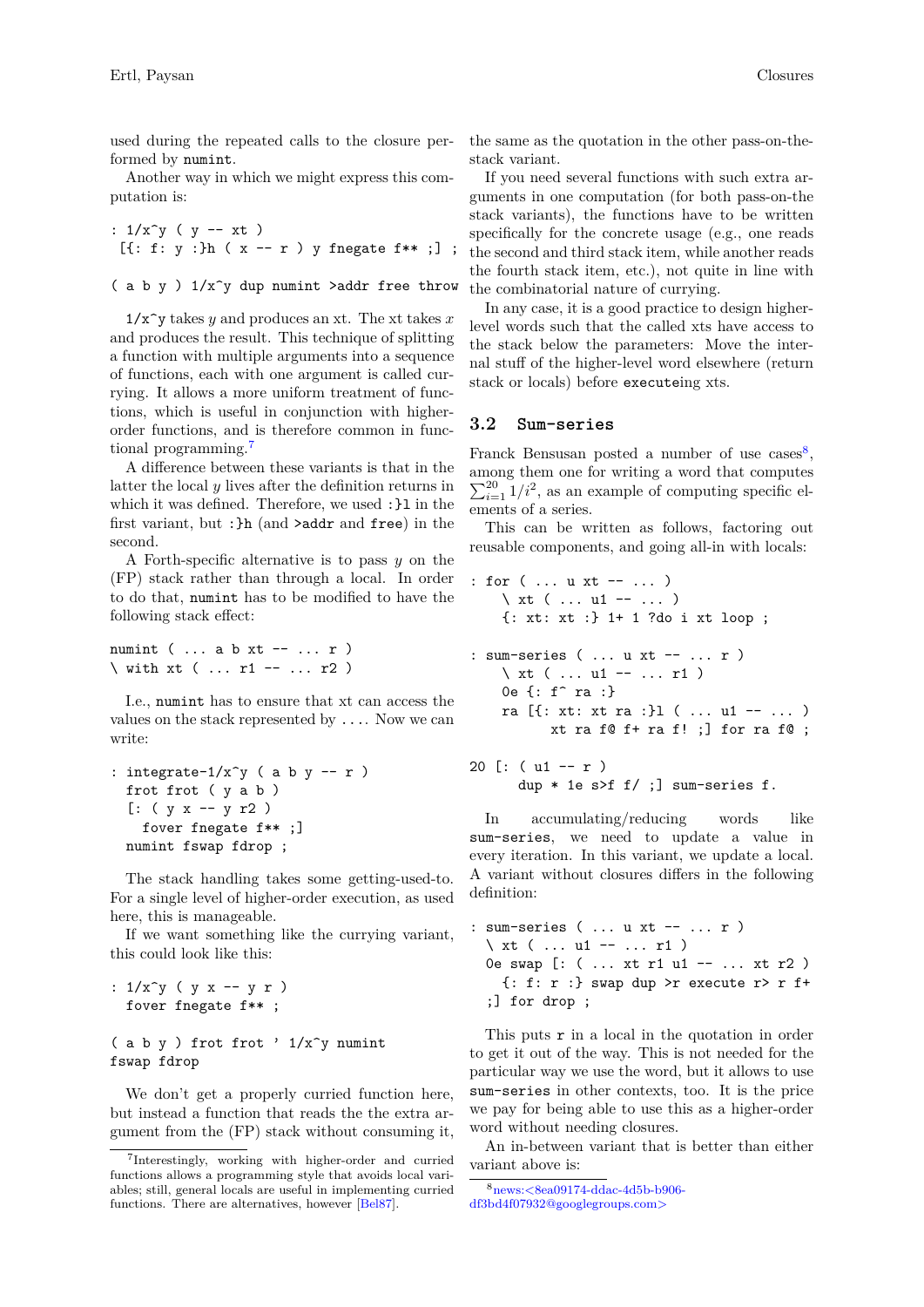```
: sum-series ( ... u xt -- ... r )
 \ xt ( ... u1 -- ... r1 )
 0e [{: xt: xt :}1 ( ... u1 r1 -- ... r2 )
        {: f: r :} xt r f+ ;] for ;
```
This passes the xt through the closure mechanism, and the intermediate result on the stack.

## <span id="page-5-2"></span>**3.3 Man or boy?**

Knuth's man-or-boy test [\[Knu64\]](#page-11-3) is an Algol 60 function that has no purpose other than to test whether a compiler implements lexical scoping correctly. In Algol:

```
begin
  real procedure A(k, x1, x2, x3, x4, x5);
  value k; integer k;
  real x1, x2, x3, x4, x5;
  begin
    real procedure B;
    begin k := k - 1;
          B := A := A(k, B, x1, x2, x3, x4)end;
    if k \le 0 then A := x4 + x5 else B
  end;
  outreal(A(10, 1, -1, -1, 1, 0))
end;
```

```
In Forth9:
```

```
: A {: w^ k x1 x2 x3 xt: x4 xt: x5 | w^ B :}
 recursive
 k @ 0<= IF x4 x5 f+ ELSE
    B k x1 x2 x3 action-of x4
    [{: B k x1 x2 x3 x4 :}L
      -1 k +!k @ B @ x1 x2 x3 x4 A ;] dup B !
      execute THEN ;
10 [: 1e ;] [: -1e ;] 2dup swap [: 0e ;] A
f.
```
This example allocates all locals and all home locations on the locals stack.

Given the purpose of this example, we did not try to find an alternative without closures.

### <span id="page-5-1"></span>**3.4 testr**

McCarthy [\[McC81\]](#page-12-0) presents the following Lisp function (in M-expression syntax) by James R. Slagle, which revealed that the Lisp implementation of the time did not implement lexical scoping:

```
\text{testr}[x,p,f,u] <-
  if p[x] then f[x]
  else if atom[x] then u[]
  else testr[cdr[x],p,f,
         lambda:testr[car[x],p,f,u]].
```

```
9Call Gforth with gforth -l128k
```
The object of the function is to find a subexpression of x satisfying p[x] and return f[x]. If the search is unsuccessful, then the continuation function u[] of no arguments is to be computed and its value returned. ([\[McC81\]](#page-12-0))

To implement this in Forth, we use the following words for accessing S-Expressions:

**atom ( s-expr -- f )** is the s-expression an atom (true) or a pair (false)?

**car ( s-expr -- s-expr )** the first half of a pair

**cdr ( s-expr -- s-expr )** the second half of a pair

In Forth with closures, the equivalent is:

```
: testr {: x p f u -- s :} recursive
 \ x is an s-expression
  \setminus p is an xt ( s-expr -- f )
  \backslash f is an xt ( s-expr1 -- s-expr2 )
  \langle u is an xt ( -- s-expr )
 \ s is an s-expression
 x p execute if x f execute exit then
 x atom if u execute exit then
 x cdr p f
 x p f u [{: x p f u :}l
    x car p f u testr ;] testr ;
```
This could also be written using xt:, but the number of required action-ofs would exceed the number of eliminated executes.

The reason for dealing with the unsuccessful search by calling u is that f can return any Sexpression, so there is no way to indicate an unsuccessful search through the return value. Of course, in Forth, we have the option of returning such an indication as additional return value, so we can implement testr without closures:

```
: testr1 {: x p -- s1 f :} recursive
 x p execute if x true exit then
 x atom if nil false exit then
 x cdr p testr1 dup if exit then
 x car p testr1 ;
: testr {: x p xt: f xt: u -- s :}
 x p testr1 if f exit then
```

```
drop u ;
```
## **3.5 Defining words**

The create...does> feature of Forth has a number of problems:

• It does not allow optimizing read-only accesses to the data stored in the word.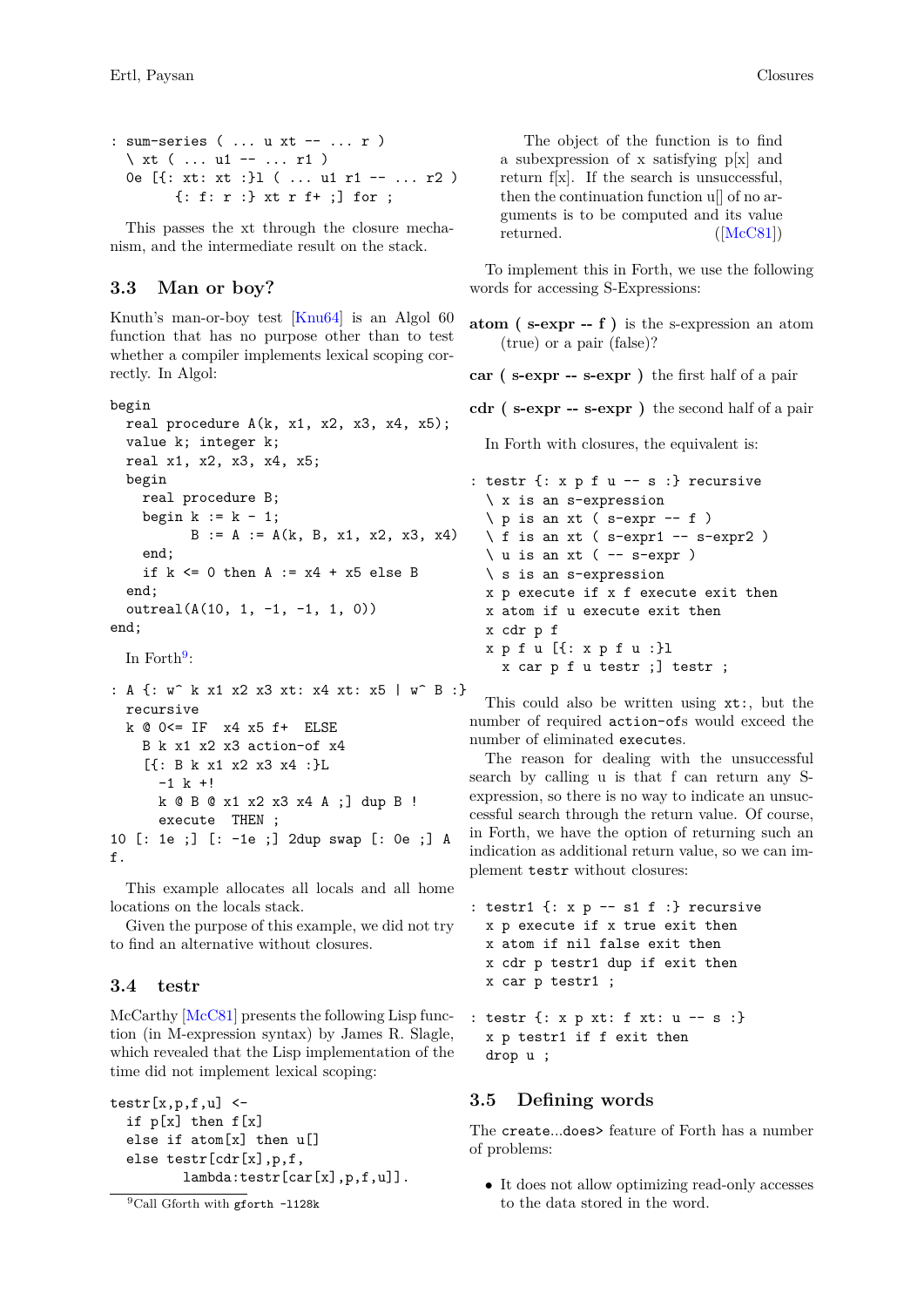- When multiple cells (or other data) are stored in the word, it becomes hard to follow across the does> boundary what is what.
- First create produces a word with one behavior, then does> changes the behaviour (and this can theoretically happen several times). This causes problems in implementations that compile directly to flash memory.

In the following we focus on the first two problems.

#### <span id="page-6-0"></span>**+field**

The first problem is exemplified by:

```
: +field ( u1 u "name" -- u2 )
   create over , +
does> ( addr1 -- addr2 )
   @ + ;
\ example use
1 cells 1 cells +field x ( addr1 -- addr2 )
: foo x @ ;
  Using set-does>, +field is written as:
```

```
: +field ( u1 u "name" -- u2 )
 \ name execution: ( addr1 -- addr2 )
 create over , +
 [: 0 + ;] set-does>;
```
With the built-in +field, VFX compiles foo into MOV EBX, [EBX+04] (3 bytes). However, with the user-defined definition of +field above, this is not possible: the user could change the value in x later (e.g., with  $0 \rightarrow x >$ body !), and the behaviour of foo has to change accordingly. Therefore, VFX produces a an 8-byte two-instruction sequence instead.

With closures, we can write +field as follows:

```
: +field ( u1 u "name" -- u2 )
  \ name execution: ( addr1 -- addr2 )
  create over
  [\{\colon u1 : \}d drop u1 + \; ;\] set-does>
  + ;
```
The drop is there to get rid of the body address of *name*, which the set-does> mechanism (like does>) pushes automatically.

In this variant, *u1* is transferred to *name* through the closure mechanism; its value does not change (there is no to u1), so the compiler can generate efficient code for foo. Currently there is no compiler that does that, but a compiler that inlines the closure when *name* is compiled and that is analytical about locals should not find it difficult.

A way to solve this problem without closures is to define the defining word based on : instead of create:

: +field ( u1 u "name" -- u2 ) \ name execution: ( addr1 -- addr2 ) over  $>r : r > ]$ ] literal +; [[ +;

With this +field, VFX produces the same code for foo as with the builtin +field. This can be made slightly easier to read by using a local, and postponeing it:

```
: +field ( u1 u "name" -- u2 )
 \ name execution: ( addr1 -- addr2 )
 {: u1 u :} : ]] u1 + ; [[ u1 u + ;
```
Another approach for dealing with the read-only problem is to declare the memory as not-going-tochange after initializing it (supported in iForth):

```
: +field ( u1 u "name" -- u2 )
  create over , +
 here cell- 1 cells const-data
does> ( addr1 -- addr2 )
  @ + ;
```
Yet another approach is to change the intelligent compile, to compile fields efficiently:

```
: +field ( u1 u "name" -- u2 )
 \ name execution: ( addr1 -- addr2 )
 create over , +
 [: 0 + ;] set-does>
 [: >body @ ]] literal + [[ ;]
 set-optimizer ;
```
This works in Gforth (development version), and, with a different syntax, in VFX. Set-optimizer changes the last defined word (i.e., the one defined by +field1) so that compile,ing it calls the quotation; that first fetches the field offset (at compile time, not at run-time), compiles it as a literal and then compiles the +. A disadvantage of this approach is that the optimizer has to implement nearly all of the does> part again; and such redundancy can make errors hard to find (e.g., the word works fine when interpreted, but acts up when compiled).

We can use closures instead of the body to pass  $n1$ :

```
: +field ( u1 u "name" -- u2 )
  create
  over [{: u1 :}d drop u1 + ;] set-does>
  over [{: u1 :}d drop ]] u1 + [[ ;]
  set-optimizer
  + ;
```
This demonstrates the redundancy nicely. A disadvantage of this approach is that the redundancy now also costs memory, because two closures are stored in the dictionary.

Finally, there was a proposal for const-does> [\[Ert00\]](#page-11-4), but it did not generate much interest. The code would look as follows: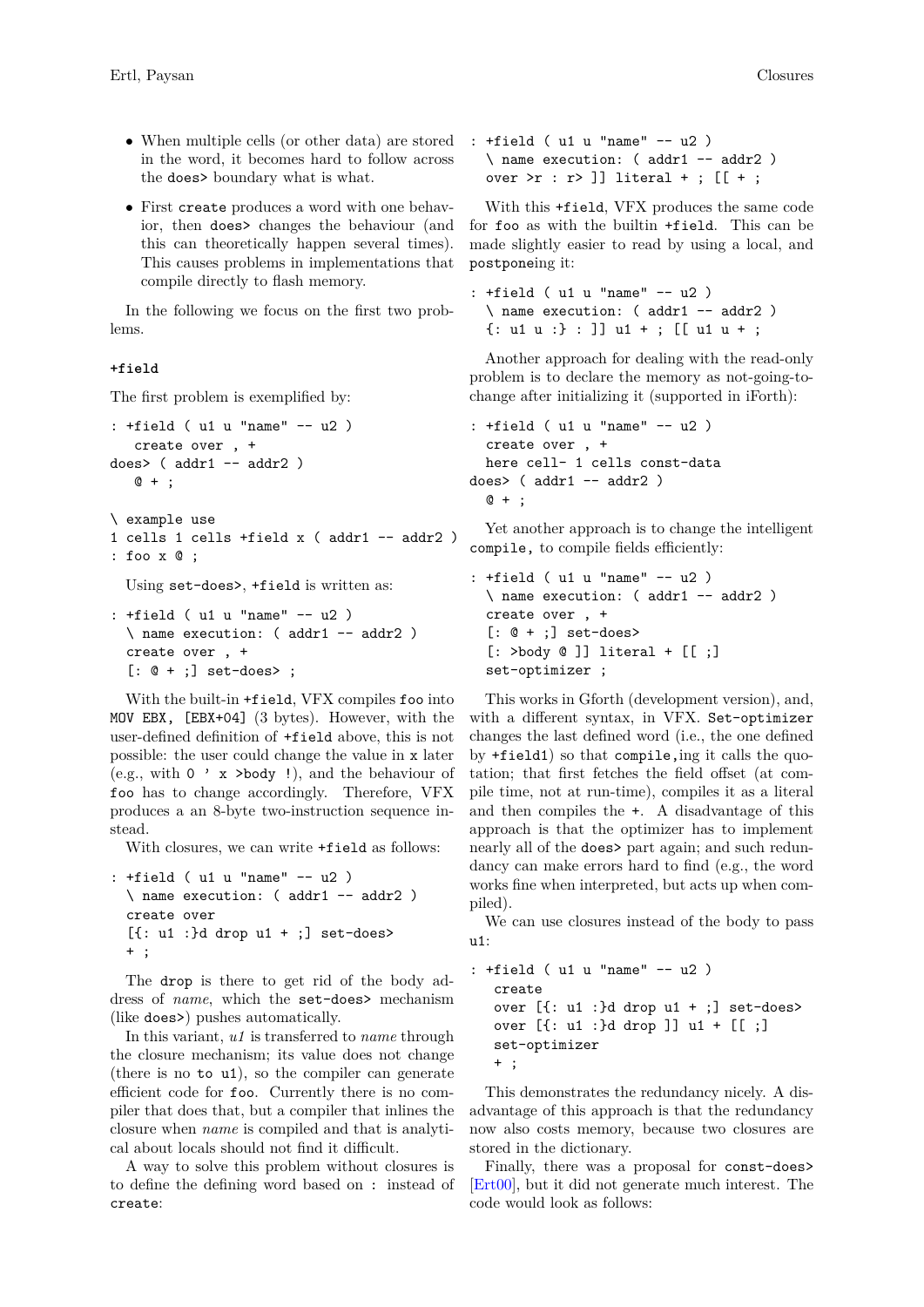```
: +field ( u1 u "name" -- u2 )
  over + swap ( u2 u1 )
1 0 const-does> ( addr1 -- addr2 )
  ( addr1 u1 ) + ;
```
The 1 0 tells const-does> to take one data stack item and 0 FP stack items from these stacks when const-does> is called, and push them on these stacks when the defined word is performed. The body address of the created word is not pushed, addr1 is passed by the caller of *name* (typically the base address of the structure containing the field), u1 by const-does>.

### <span id="page-7-2"></span>**Interface-method**

The +field example is easy to understand, but the following, larger example is better for demonstrating the effects. It also demonstrates the second problem of passing several values across the does> boundary.

The following is a simplified variant of the word for defining interface method selectors in objects.fs [\[Ert97\]](#page-11-5):

```
\ fields: object-map selector-offset
\ selector-interface
\ structure (constant): selector
: interface-method ( n-sel n-iface -- )
```

```
create here tuck selector allot
  selector-interface ! selector-offset !
does> ( ... object -- ... )
  2dup selector-interface @
  swap object-map @ + @
  swap selector-offset @ + @ execute ;
```
This example exhibits the read-only and the multiple-cells problem. The latter problem is attacked by organising these cells as a struct, storing into it in the create part, and reading from it in the does> part, but compared to the following closure-using variant, the code is still relatively complicated.

```
: interface-method ( n-sel n-iface -- )
 create [{: n-sel n-iface :}d
   drop dup object-map @ n-iface + @
   n-sel + @ execute ;] set-does> ;
```
This locals-using variant eliminates all the complications of storing the parameters in the create part. The does> part is also quite a bit simpler, as it avoids having to juggle the address of the created word.

The :-using definition looks as follows:

```
: interface-method {: n-sel n-iface -- :}
  : ]] dup object-map @
  [[ n-iface ]] literal + @
  [[ n-sel ]] literal + @
 execute ; [[ ;
```
The resulting code (produced by VFX 4.72) for a call to a word defined with interface-method is:

```
does> version : version
MOV EDX, 0 [EBX] MOV EDX, 0 [EBX]
ADD EDX, [080C0BB4] MOV EDX, [EDX+04]
MOV ECX, [080C0BB0] CALL [EDX+04]
ADD ECX, 0 [EDX]
CALL 0 [ECX]
```
If we can postpone locals, or, in this case, use them inside ]]...[[, this can be further shortened into:

```
: interface-method {: n-sel n-iface -- :}
  : ]] dup object-map @ n-iface + @
       n-sel + @ execute ; [[ ;
```
The code between ]] and [[ is almost the same as the code in the closure in the closure version.

# <span id="page-7-0"></span>**4 Implementation**

This section describes our implementation of the features described in this paper.<sup>[10](#page-7-1)</sup> Other implementations are possible, but are not discussed here, with one exception: Gforth uses a locals stack, and we always mention the locals stack here; but adapting the implementation for a system where the return stack serves as locals stack is not difficult.

## **4.1 Closures and execution tokens**

The execution token for a closure represents not just the code, but also the passed locals. Yet it has to fit into a single cell.

Our implementation deals with that by a variant of the trampolines used by gcc for the same purpose: A block of memory is allocated; the start of this block contains the header of an anonymous word, and the rest contains the values of the locals defined at the start of the closure. The closure is represented by the xt of the anonymous word.

When the closure is performed, it copies the values of the locals to the locals stack. This means that the closure locals can be treated like ordinary locals in the rest of the definition. After this copying, the user-defined code of the closure is performed.

<span id="page-7-1"></span><sup>10</sup>[http://git.savannah.gnu.org/cgit/gforth.git/](http://git.savannah.gnu.org/cgit/gforth.git/tree/closures.fs) [tree/closures.fs](http://git.savannah.gnu.org/cgit/gforth.git/tree/closures.fs)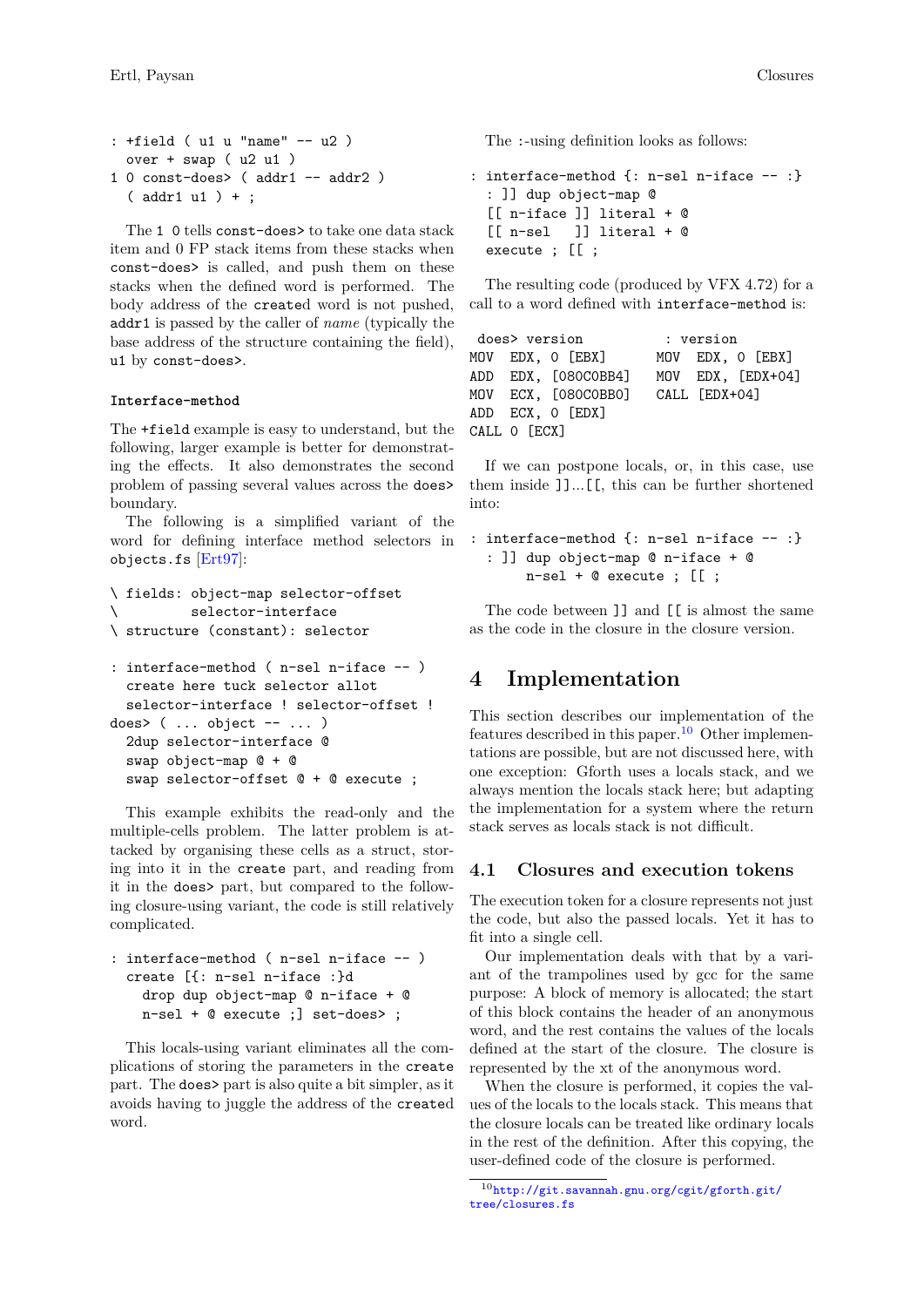

<span id="page-8-1"></span>Figure 1: A definition containing a closure, and the memory representation of a closure created by invoking the definition; the part of the doescode before the bold part is generated by the compiler to copy the data of the closure to the locals stack.

In finer detail, a closure is an anonymous create...does> defined word (but it can reside not just in the dictionary, but alternatively on the locals stack or on the heap), where the code after the does> starts by copying the data from the body of the word to the locals stack, followed by the userwritten code. Figure [1](#page-8-1) shows an example.

The compile-time part of the closure implementation is deeply intertwined with the pre-existing implementations of locals and quotations in Gforth, and a detailed description will probably be of little benefit to implementors of other systems, but we still mention some interesting aspects: During closure construction, the locals stack pointer points to the memory for the closure (i.e., not always in the locals stack). The closure locals are arranged in the closure memory just as normal locals are arranged on the locals stack, they get the same offsets (using the same code as during ordinary locals definition), and after copying behave just as normal locals.

This part costs 78 source lines of code (SLOC, blank, and comment-only lines not counted).

### **4.2 Home locations**

The home location syntax  $\langle \{..., \rangle\}$  is based on the closure implementation: Creating a home location block differs from creating a closure by not producing a word header, and by letting the locals stack pointer point to the home location block until ;>.

This part costs 6 SLOC.

#### **4.3 Postpone locals**

Postponeing locals is implemented by specialcasing locals in postpone.

This part costs 25 SLOC. It is so large because each of the nine locals definers needs a special case.

# <span id="page-8-0"></span>**5 Lexical scoping and flatclosure conversion**

The closure syntax presented above was originally designed for minimal implementation complexity, even at the expense of programmer inconvenience. However, looking at the examples, we now think that it is very appropriate for stack-based languages like Forth: For languages where the primary data location is the stack(s) rather than locals, it is appropriate to build closures from data on stacks rather than by copying existing locals.

However, this means that when we want to convert code from languages with lexical scoping to Forth, we have to perform flat-closure conversion manually. This section sketches how to do that, in a mechanical way. Alternatively, we can find a way to express the same purpose differently, as in the *testr* example (Section [3.4\)](#page-5-1), but there is no mechanical way to do that, and no guarantee that there is such a way.

This also demonstrates that our closure syntax is as powerful as lexical scoping in Algol-family languages. There is no mechanical process for converting the automatic memory reclamation of, e.g., Scheme to manual memory reclamation. If we stick with mechanical conversion for that part, we either have to live with leaking memory, or use some kind of garbage collection for the closures.

We use the following contrived program with lexical scoping as a running example.

$$
\begin{array}{c} \text{: } \text{fo} \ \dots \ \text{{} \{ : a b : \} \ \dots \\ \text{[} \ \dots \ \text{{} \{ : c : \} \ \dots \ \text{to} \ \text{a} \ \dots \ \text{b} \ \dots \\ \text{[} \ \dots \ \text{to} \ \text{b} \ \dots \ \text{c} \ \dots \ \text{;} \text{]} \ \dots \ \text{;} \end{array}
$$

This program only contains definitions and uses of locals, and quotations. Other operations can be inserted in the places marked with ..., but do not play a role in flat-closure conversion.

The first step is to perform *assignment conversion* [\[Dyb87,](#page-11-6) Section 4.5]: For every local that is accessed with to and also accessed in a quotation where it is not defined, we convert it into a home location and access it with  $\mathbf{\circ}$  and !:

: foo ... <{: w^ a w^ b :}d a b ;> drop {: a b :} ... [: ... {: c :} ... a ! ... b @ ...  $[: \ldots b ! \ldots c \ldots ;] \ldots ;] \ldots ;$ 

In this example, we allocated the home locations in the dictionary, and then dropped the address containing the home location block. Note that you need to use  $\mathbf{w}^{\sim}$  only when defining the home location; in the rest of the code, the addresses are passed around as values, so value-flavoured locals are fine there.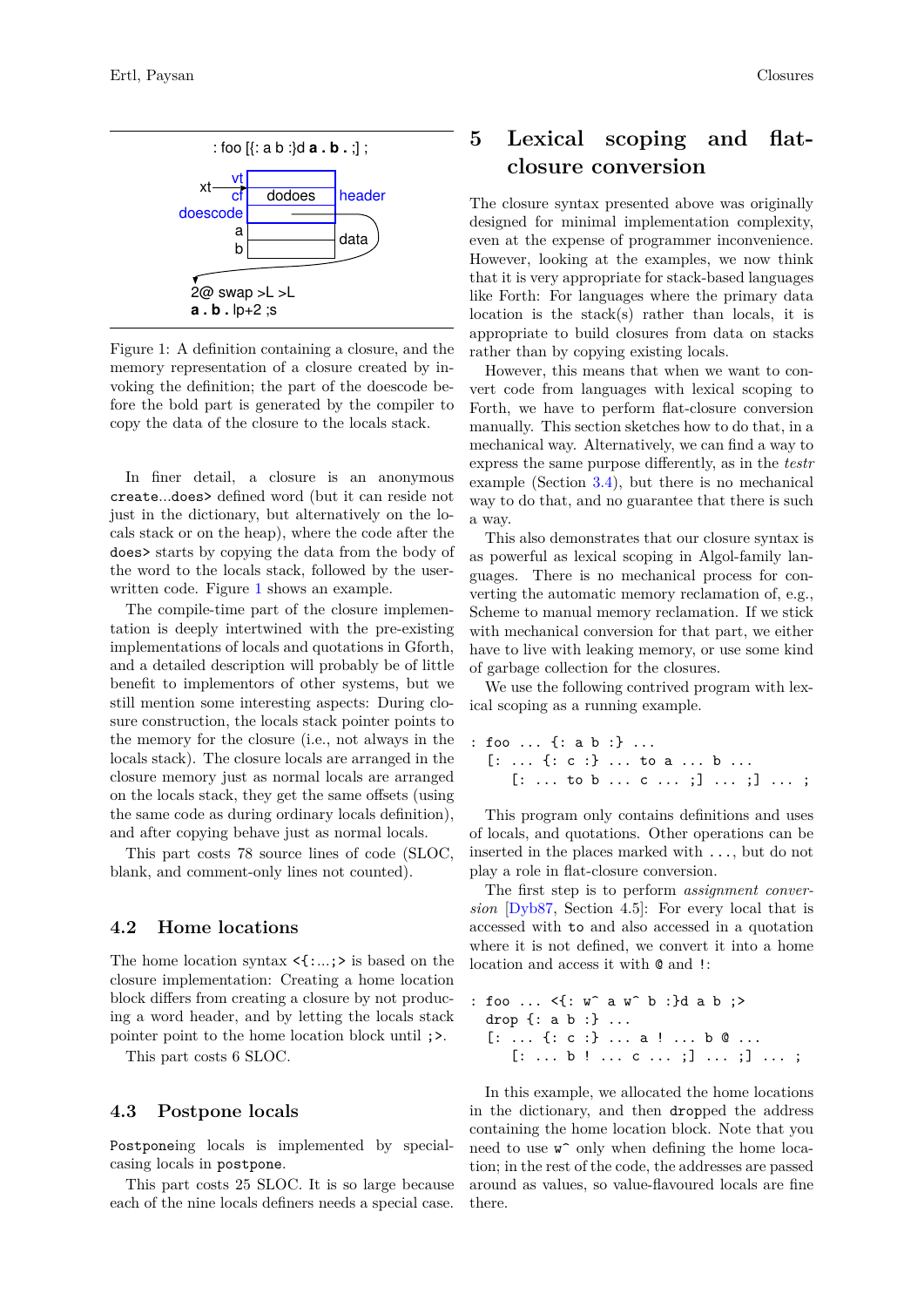The next step is the actual flat-closure conversion: You have to mention all locals accessed inside the closure in the locals definition at the start of the closure, and pass them to the closure on the stack:

```
: foo ... <{: w^ a w^ b :}d a b ;>
 drop {: a b :} ...
 a b [{: a b :}d ... {: c :}
    ... a ! ... b @ ...
    b c [{: b c :}d ... b ! ... c ... ;]
    ... ;] ... ;
```
## **5.1 Alternative syntaxes and implementations**

What if we tried to go for a syntax that supports lexical scoping directly instead of through manual flat-closure conversion? How much implementation complexity would that cost, and would the benefit be worth the cost? Are there intermediate approaches?

The first step towards lexical scoping is that closures get the values of the closure locals (those defined at the start of the closure) from same-named locals of the enclosing definition or closure, rather than from the stacks. This is relatively easy to implement, but it requires that the value is in a local. As the examples show, this requirement would often result in extra locals definitions, so implementing that is not necessarily an advantage.

The next step would be to completely hide the actual flat-closure conversion: The compiler would have to look at the whole code of the definition, and note which of the locals are used inside which quotation, and then convert the quotations into closures by itself. While that is not particularly hard, it requires looking at the whole definition at once, which would require a major rewrite for most Forth systems. The benefit would be that the code for foo shown after the assignment conversion step would work (with some adjustments for manual memory reclamation of closures).

Similarly, the assignment conversion step can be split into two steps:

In the first step, the programmer marks some locals on definition as requiring assignment conversion (with special local definers, e.g., w!). The compiler would then allocate a home location for these locals automatically, pass the address around, and automatically convert read accesses to fetches from the address, and to accesses to stores to the address. A to access to a local that is not marked as requiring assignment conversion produces an error if the local occurs in a quotation where the local was not originally defined. This step would require some work, but no deep changes to the usual compilers. The benefit would be that the programmer would avoid nearly all of the assignment conversion

work, and only needs to mark some locals as requiring assignment conversion.

In the second step, the compiler collects the information about the locals requiring assignment conversion by itself, relieving the programmer of that duty. Again, it requires looking at the whole definition at once, but otherwise would not be a lot of work.

## <span id="page-9-0"></span>**6 Performance**

This section presents performance results from microbenchmarks on the current implementation in Gforth. Note that microbenchmarks have their pitfalls and in application usage effects may dominate that are not reflected in these microbenchmarks. Moreover, the current implementation has seen only minimal performance work (costing 4 source lines), and some of these benchmarks might see substantial speedups by investing more work in performance.

We have two kinds of microbenchmarks: Creating a closure (or an alternative to a closure), and running a closure (or an alternative). The closure we use is:

 $[{\: : x :}1 x + {\: :}\]$ 

Running a closure with one or two cells as above profits from the little performance work we have applied, so for the *run closure* benchmark we also measure a three-cell variant that exercises the general case:

 $[{\{: x y z :}}] \; x + {\cdot}$ 

We use the following variants:

- **closure** For creation, we measure the three different allocation methods (locals stack, dictionary, heap), with the heap variant including the free overhead.
- **does** Create an anonymous created word with x in its body, with  $[: \mathbf{C} + ]$  set-does>.
- **:noname** create an anonymous :noname word which compiles x as literal in its body.
- **stack** Use a quotation that uses x from the stack (without consuming it): [: over + ;]. Benchmarking its creation just means benchmarking pushing the xt.

We run the benchmark on a 4GHz Core i5-6600K (Skylake). We use 50,000,000 iterations for each microbenchmark, but report the cycles and instructions per iteration, subtracting the loop overhead. The results are: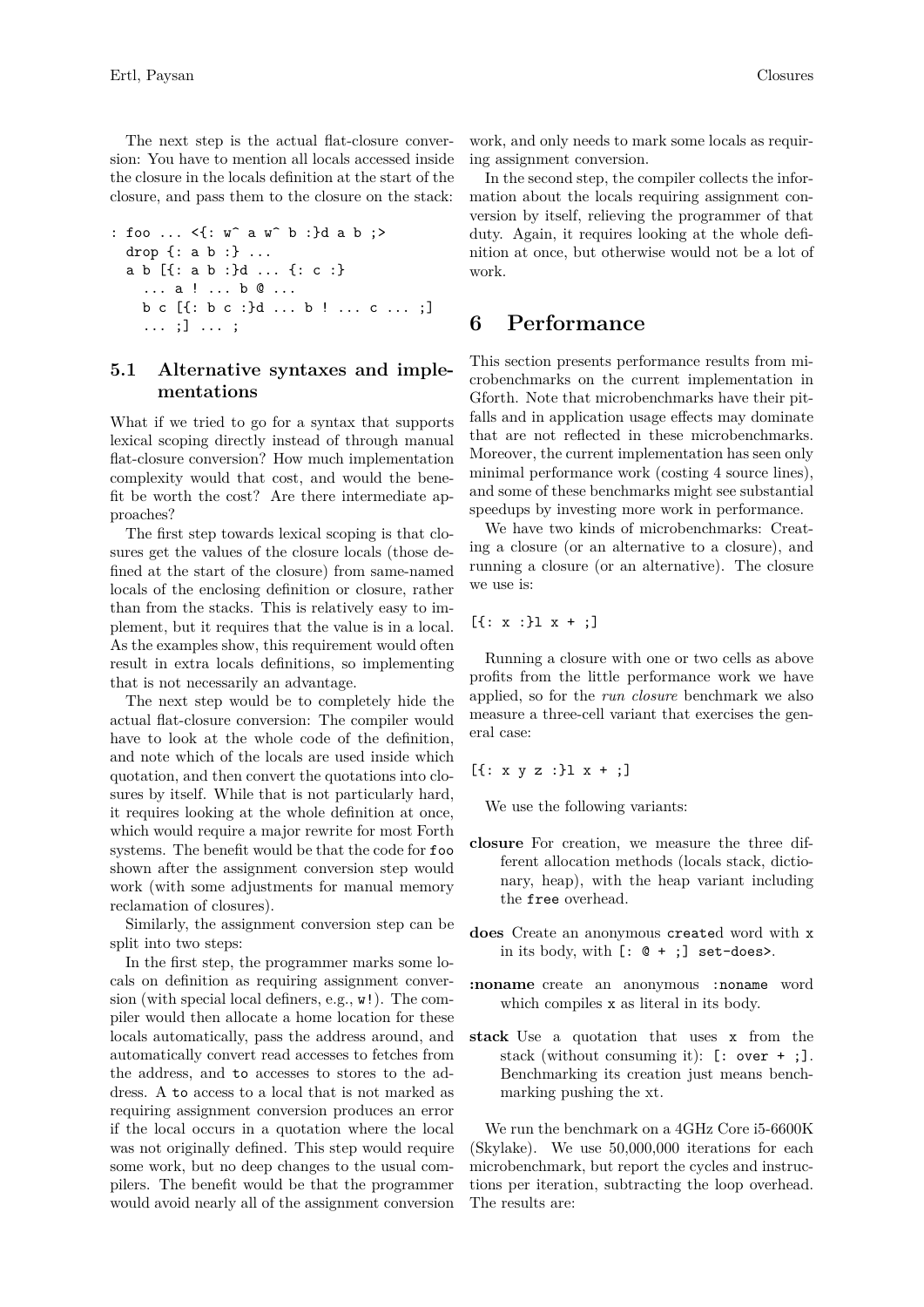| Closures |  |
|----------|--|
|----------|--|

| cycles | inst.   | per iteration             |
|--------|---------|---------------------------|
| 21.0   | 99.0    | create closure local      |
| 62.9   | 183.5   | create closure dictionary |
| 113.6  | 459.0   | create closure heap       |
| 735.1  | 2464.7  | create does               |
| 5115.4 | 15159.5 | create :noname            |
| 8.0    | 14.0    | create stack              |
| 7.0    | 43.0    | run closure 1 cell        |
| 21.3   | 85.0    | run closure 3 cells       |
| 6.0    | 38.0    | run does                  |
| 6.2    | 27.0    | run :noname               |
| 7.1    | 33.0    | run stack                 |

Note that results of 8 cycles or less in these microbenchmarks are usually dominated by dependency chains through instruction or stack pointers, and the relative performance may be different (maybe more like the relations of instructions counts) in applications.[11](#page-10-1)

Still, there are some conclusions we can make:

Creating a local closure is relatively cheap, whereas creating heap and dictionary closures is quite a bit more expensive. Dynamically creating create...does> words instead is a lot more expensive, and the same with :noname is even more expensive. Pushing the xt of a quotation is cheap, as expected.

Running a closure with one cell is slightly more expensive than the other variants; the general case (3 cells) is quite a bit more expensive, but could be optimized, too; there will be very few cases where the number of runs/creation is so high that the does and :noname variants break even. The stack variant is cheap in both creation and run time.

## <span id="page-10-0"></span>**7 Related work**

Already Lisp [\[McC81\]](#page-12-0) and Algol 60 allowed nested functions and accessing outer locals, but with limitations: Lisp initially used dynamic scoping; this was considered a bug by McCarthy (Lisp's creator) [\[McC81\]](#page-12-0) (see Section [3.4\)](#page-5-1), but that bug had entrenched itself as a feature in the meantime, and the Lisp family took a while to acquire lexical scoping (prominently in Scheme and Common Lisp). A reason for that is that Lisp allows returning functions, which in combination with lexical scoping creates the *upwards funarg* problem: local variables no longer always have lifetimes that allow to use a stack for memory management.

Algol 60 avoided the upwards funarg problem by not allowing to return functions. Still, lexical scoping (in combination with call-by-name) proved a challenge to implement, as can be seen by Knuth's man-or-boy test [\[Knu64\]](#page-11-3) (see Section [3.3\)](#page-5-2), which

revealed that many Algol compilers failed to implement access to outer locals correctly.

The best-known ways to implement the access to outer locals are static link chains and the display [\[FL88\]](#page-11-7). They keep each local in only one place, and have relatively complex and sometimes slow ways to access them.

By contrast, in this paper we use the *flat-closure coversion* approach [\[Dyb87,](#page-11-6) Section 4.4] in combination with assignment conversion [\[Dyb87,](#page-11-6) Section 4.5], which replicates locals (or their addresses) in order to make the access cheap. Moreover, in typical Forth style, we only provide flat closures and home location support, and leave it to the programmer to perform assignment and flat-closure conversion manually. This makes the programmer responsible for optimizations in the conversion process [\[KHD12\]](#page-11-8), and avoids the need to put values into locals in order to get them into closures.

Concerning memory management, most languages have chosen one of two approaches: 1) restrict function-passing or outer-locals access such that stack management is sufficient; or 2) don't have restrictions, and use garbage collection for the involved data structures when necessary.

After decades of growth in the functional programming community, using higher-order functions and passing functions to them has recently made the jump to mainstream languages like  $C++$  (in  $C_{++11}$ , Java (in Java 8), and  $C_{+}$ . This feature is typically called *lambda*. The C++ variant<sup>[12](#page-10-2)</sup> is extremely featureful, and, while too complex for Forth, inspires ideas on how such features can be implemented in close-to-the-metal languages.

Moving closer to Forth, Joy [\[vT01\]](#page-12-1) is a stackbased functional language. It uses the term "quotation" for a nameless word that can be defined inside other words. Joy has no locals, so quotations in it cannot access outer locals.

Factor [\[PEG10\]](#page-12-2) is a high-level general-purpose language with roots in Forth and Joy; it has quotations and locals, and allows access to outer locals.

Lynas and Stoddart [\[LS06\]](#page-12-3) added lambda expressions with read-only lexical scoping to RVM-Forth. They implemented accesses to outer variables by compiling them as literals with placeholder values; when generating the xt, the code is copied, and the actual values of the outer variables are plugged into the code instead of the placeholder values. These code copies are not freed in forward execution.

Gerry Jackson implemented quotations with full lexical scoping and explicit deallocation of closures in Forth-94.<sup>13</sup> He managed to implement He managed to implement

<span id="page-10-3"></span> $^{13}\mathrm{news:} \rm < \! 6b5eead4\rm \text{-} \!609\rm \text{-} \!4d4\rm \text{-} \!81c6\rm \text{-}$ 

<span id="page-10-1"></span> $11$ You may also wonder about the impossible apparent instructions per cycle (IPC) for some of the benchmarks, but note that you have to add the loop overhead (12 instructions in 6 cycles) to compute the actual IPC.

<span id="page-10-2"></span><sup>12</sup>[https://en.cppreference.com/w/cpp/language/](https://en.cppreference.com/w/cpp/language/lambda) [lambda](https://en.cppreference.com/w/cpp/language/lambda)

[<sup>16</sup>e1c2a9f613@q14g2000vbn.googlegroups.com>,](http://al.howardknight.net/msgid.cgi?ID=153899086000) <http://qlikz.org/forth/archive/lambda.zip>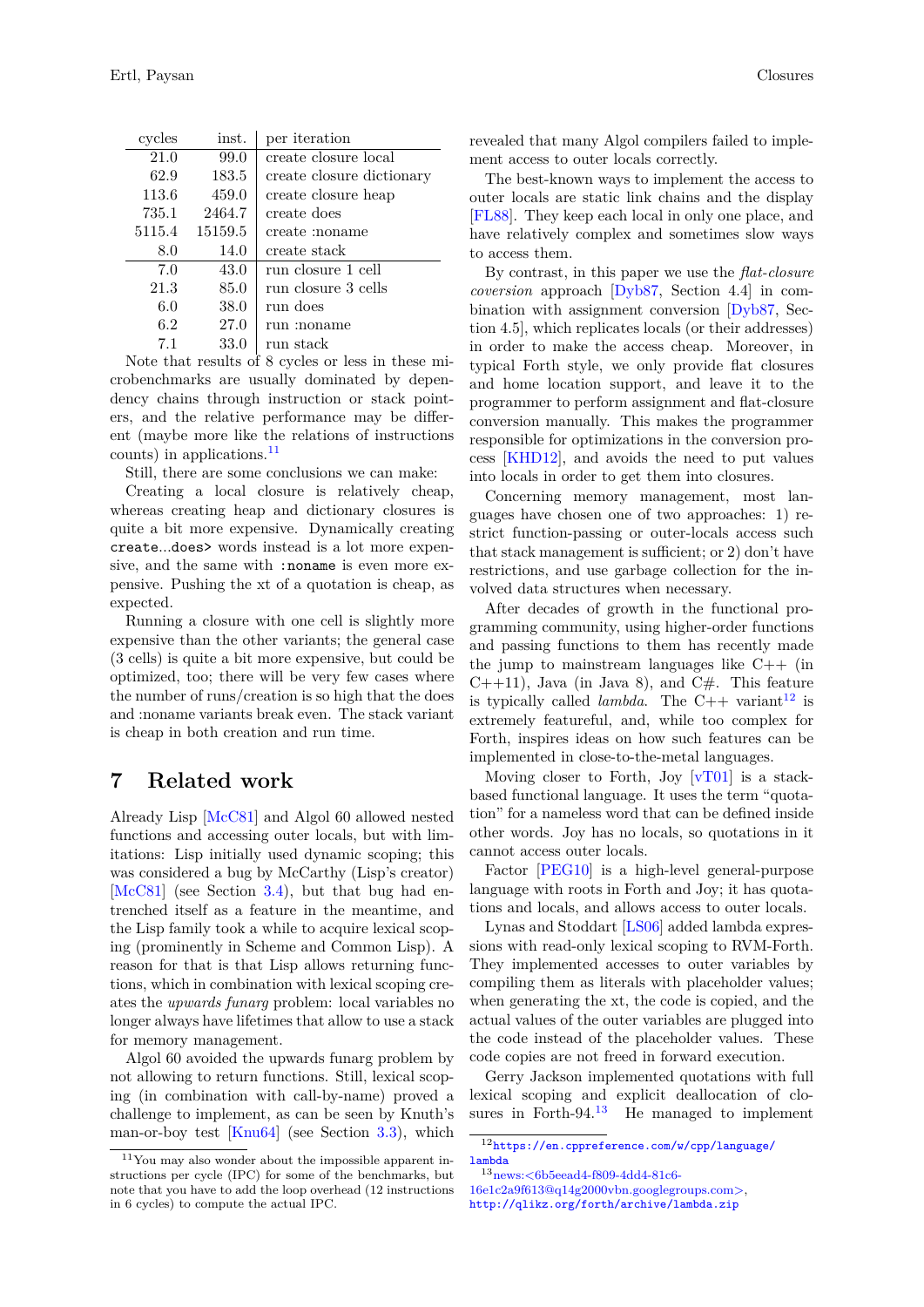all this functionality (but with some limitations) and workarounds for the limitations of Forth-94 in 312 SLOC (including an object-oriented package).

In contrast to these works, the present work abandons lexical scoping in favour of reducing the implementation effort, putting the onus of assignment and closure conversion on the programmer.

In 2017 the Forth200x committee has accepted a proposal $14$  for quotations that does not standardize the access to outer locals, leaving it up to systems whether and how they implement accesses to outer locals.

Of course, in classical Forth fashion, some users explored the idea of what outer-locals accesses can be performed with minimal effort. In particular, Usenet user "humptydumpty" introduced rquo- $\text{tations}^{15}$  $\text{tations}^{15}$  $\text{tations}^{15}$ , a simple quotation-like implementation that uses return-address manipulation. The Forth system does not know about these rquotations and therefore treats any locals accessed inside rquotations as if they were accessed outside. In the case of Gforth (as currently implemented) this works as long as the locals stack is not changed in the meantime; e.g., the higher-order word that calls the rquotation must not use locals.

There is no easy way to see whether this restriction has been met; this is also classical Forth style, but definitely not user-friendly. Static analysis could be used to find out in many cases whether the restriction has been met, but that would probably require more effort than implementing the approach presented in this paper, while not providing as much functionality.

## **8 Conclusion**

Locals in standard Forth have a number of restrictions. In this paper we mainly looked at the restriction that, in a quotation, one can only access locals that have been defined in that quotation. But instead of adding the capability to access outer locals, we reduced it to the basic need to initialize locals of a quotation/closure from outside data, and presented syntax and an implementation of stackinitialized flat closures with explicit memory management. In addition, we present conveniences for defining home locations for writable locals, and for postponeing (read-only) locals.

We presented a number of examples where these features allow additional, and sometimes shorter and easier-to-read ways to express the functionality. We also presented alternative code that does not use these features.

[12bda6dbfcd2@googlegroups.com>](http://al.howardknight.net/msgid.cgi?ID=153113903800)

# **Acknowledgments**

The anonymous referees, Marcel Hendrix, Gerry Jackson, and Bill Stoddart provided valuable feedback on earlier versions of this paper.

## **References**

- <span id="page-11-2"></span>[Bel87] Johan G.F. Belinfante. S/K/ID: Combinators in Forth. *Journal of Forth Application and Research*, 4(4):555–580, 1987. [7](#page-4-0)
- <span id="page-11-6"></span>[Dyb87] R. Kent Dybvig. *Three Implementation Models for Scheme*. PhD thesis, University of North Carolina at Chapel Hill, April 1987. [5,](#page-8-0) [7](#page-10-0)
- <span id="page-11-1"></span>[Ert94] M. Anton Ertl. Automatic scoping of local variables. In *EuroForth '94 Conference Proceedings*, pages 31–37, Winchester, UK, 1994. [2.3](#page-2-1)
- <span id="page-11-5"></span>[Ert97] M. Anton Ertl. Yet another Forth objects package. *Forth Dimensions*, 19(2):37–43, 1997. [3.5](#page-7-2)
- <span id="page-11-4"></span>[Ert00] M. Anton Ertl. CONST-DOES>. In *EuroForth 2000 Conference Proceedings*, Prestbury, UK, 2000. [3.5](#page-6-0)
- <span id="page-11-0"></span>[Ert14] M. Anton Ertl. Region-based memory allocation in Forth. In *30th EuroForth Conference*, pages 45–49, 2014. [2.1](#page-0-3)
- <span id="page-11-7"></span>[FL88] Charles N. Fischer and Richard J. LeBlanc. *Crafting a Compiler*. Benjamin/Cummings, Menlo Park, CA, 1988. [7](#page-10-0)
- <span id="page-11-8"></span>[KHD12] Andrew W. Keep, Alex Hearn, and R. Kent Dybvig. Optimizing closures in O(0) time. In Olivier Danvy, editor, *Proceedings of the 2012 Annual Workshop on Scheme and Functional Programming, Scheme 2012, Copenhagen, Denmark, September 9-15, 2012*, pages 30– 35. ACM, 2012. [7](#page-10-0)
- <span id="page-11-3"></span>[Knu64] Donald Knuth. Man or boy? *Algol Bulletin*, page 7, July 1964. [3.3,](#page-5-2) [7](#page-10-0)

<span id="page-11-10"></span><span id="page-11-9"></span><sup>14</sup><http://www.forth200x.org/quotations.txt> <sup>15</sup>[news:<f71bfb01-4b8e-49d6-abd5-](http://al.howardknight.net/msgid.cgi?ID=153113903800)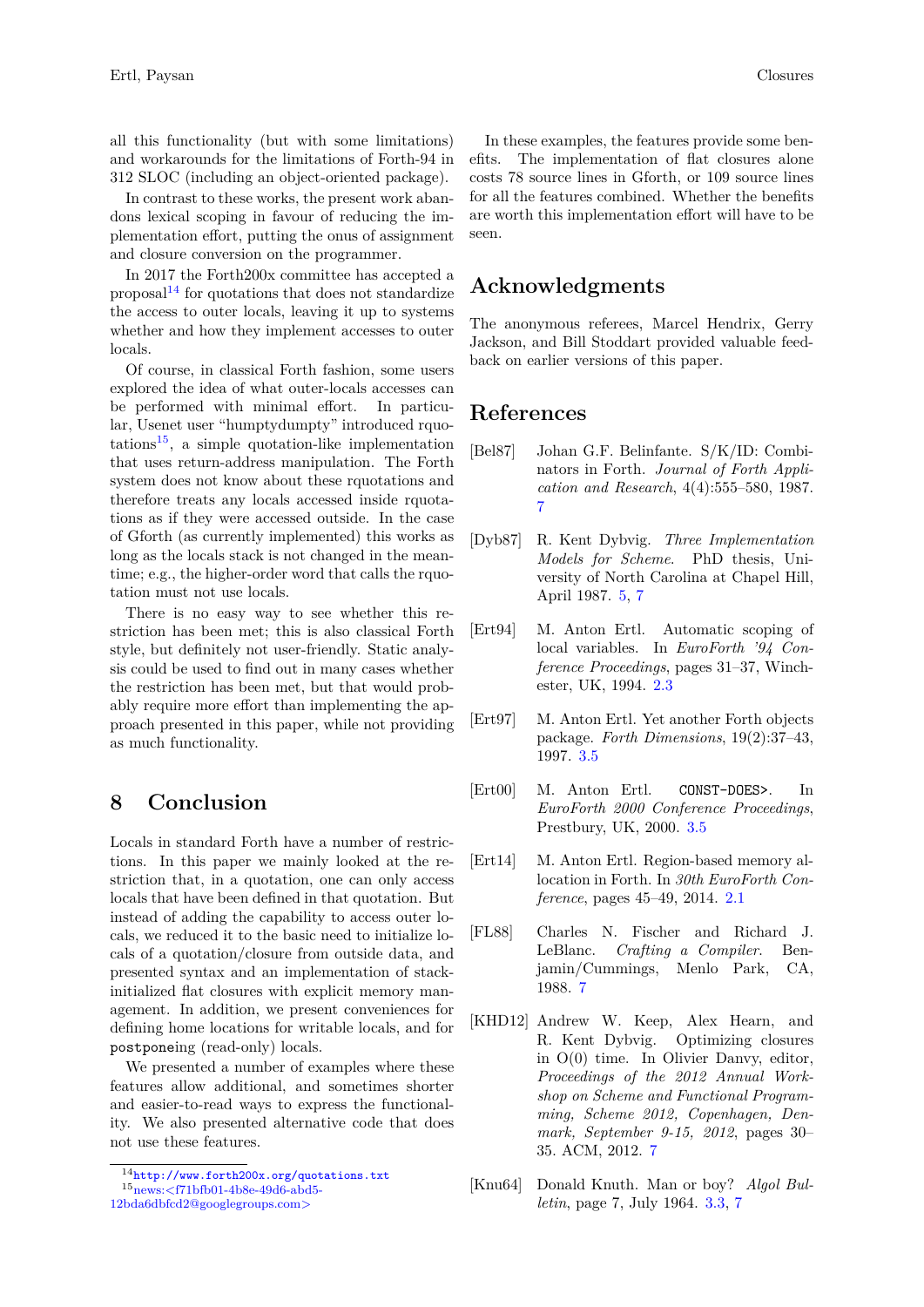- <span id="page-12-3"></span>[LS06] Angel Robert Lynas and Bill Stoddart. Adding Lambda expressions to Forth. In *22nd EuroForth Conference*, pages 27–39, 2006. [7](#page-10-0)
- <span id="page-12-0"></span>[McC81] John McCarthy. History of LISP. Richard L. Wexelblatt, editor, *History of Programming Languages*, pages 173–197. Academic Press, 1981. [3.4,](#page-5-1) [7](#page-10-0)
- <span id="page-12-2"></span>[PEG10] Sviatoslav Pestov, Daniel Ehrenberg, and Joe Groff. Factor: a dynamic stack-based programming language. In William D. Clinger, editor, *Proceedings of the 6th Symposium on Dynamic Languages, DLS 2010, October 18, 2010, Reno, Nevada, USA*, pages 43–58. ACM, 2010. [7](#page-10-0)
- <span id="page-12-1"></span>[vT01] Manfred von Thun. Joy: Forth's functional cousin. In *EuroForth 2001 Conference Proceedings*, 2001. [7](#page-10-0)

# **A Sudoku**

This appendix shows another example. It demonstrates the use of an xt-passing style in a larger application. The shown code is complex, and we do not expect you to understand it completely. But you can try to follow the stack flow in Fig. [3](#page-13-0) and [4](#page-13-1) to get an impression of the benefits and drawbacks of these two approaches, and also skim Fig. [5](#page-13-2) to get an impression of that alternative.

In 2006, I (Ertl) wrote a Sudoku program.<sup>[16](#page-12-4)</sup> In Sudoku the same constraints apply to rows and columns, and squares have a related constraint, so I tried to find a good factoring.

At one point<sup>[17](#page-12-5)</sup> I factored out horizontal and vertical walks (of the fields in a row/column, or of the columns/rows of the whole Sudoku) into higherorder words map-row and map-col (see Fig. [2\)](#page-13-3). I passed the extra parameters to the words called by these words through the stack. You can see these higher-order words in action in Fig. [3.](#page-13-0)

However, I found it hard to track the stack contents, because the words are not called in the order in which they appear in the code. Therefore I also found it hard to write and maintain this code, even though I used locals to make it a little less opaque. Soon after I switched to a different approach.

But before we look into that approach, let's consider how things would look with closures: Fig. [4.](#page-13-1) The code is shorter, but, what's more, it is much easier to see the data flow: Instead of following how the data items flow through the higher-order words to the executed xts, the xts (produced from closures) have simple stack effects such as  $(var -$ . These xts do not use extra parameters;  $18$  instead, the data is passed through the closure mechanism. Note that there are two levels of closures, and accesses to data that originally came from one or two levels out.

The approach I actually switched to was quite different, though: Following advice from Andrew Haley, I created macros do-row loop-row do-col loop-col for performing the walks, and wrote gen-row-constraints gen-col-constraints

and other words using these macros (Fig. [5\)](#page-13-2). The  $result<sup>19</sup>$  $result<sup>19</sup>$  $result<sup>19</sup>$  feels more Forth-like and has seven lines less than the stack-using one (once we eliminate two now-unused words), but increases the dictionary size (including threaded code, excluding native code) on 64-bit Gforth 0.7.9\_20180830 from 9168/9248 bytes (for xt-passing/closures) to 11544 bytes (the macros generate quite a bit of code each time they are used).

<span id="page-12-5"></span><span id="page-12-4"></span><sup>16</sup><https://github.com/AntonErtl/sudoku>

<sup>17</sup>[https://github.com/AntonErtl/sudoku/blob/](https://github.com/AntonErtl/sudoku/blob/da19285814c49a007dd8d954cf94a29f51fa51a1/sudoku3.fs)

[da19285814c49a007dd8d954cf94a29f51fa51a1/sudoku3.fs](https://github.com/AntonErtl/sudoku/blob/da19285814c49a007dd8d954cf94a29f51fa51a1/sudoku3.fs)

<span id="page-12-6"></span> $18$ The var in ( var -- ) is produced by the higher-order words that call the xt.

<span id="page-12-7"></span><sup>19</sup>[https://github.com/AntonErtl/sudoku/blob/](https://github.com/AntonErtl/sudoku/blob/dc0f80bbbed8a7c488af7aecb5de0b7d5c5662ac/sudoku3.fs)

[dc0f80bbbed8a7c488af7aecb5de0b7d5c5662ac/sudoku3.fs](https://github.com/AntonErtl/sudoku/blob/dc0f80bbbed8a7c488af7aecb5de0b7d5c5662ac/sudoku3.fs)